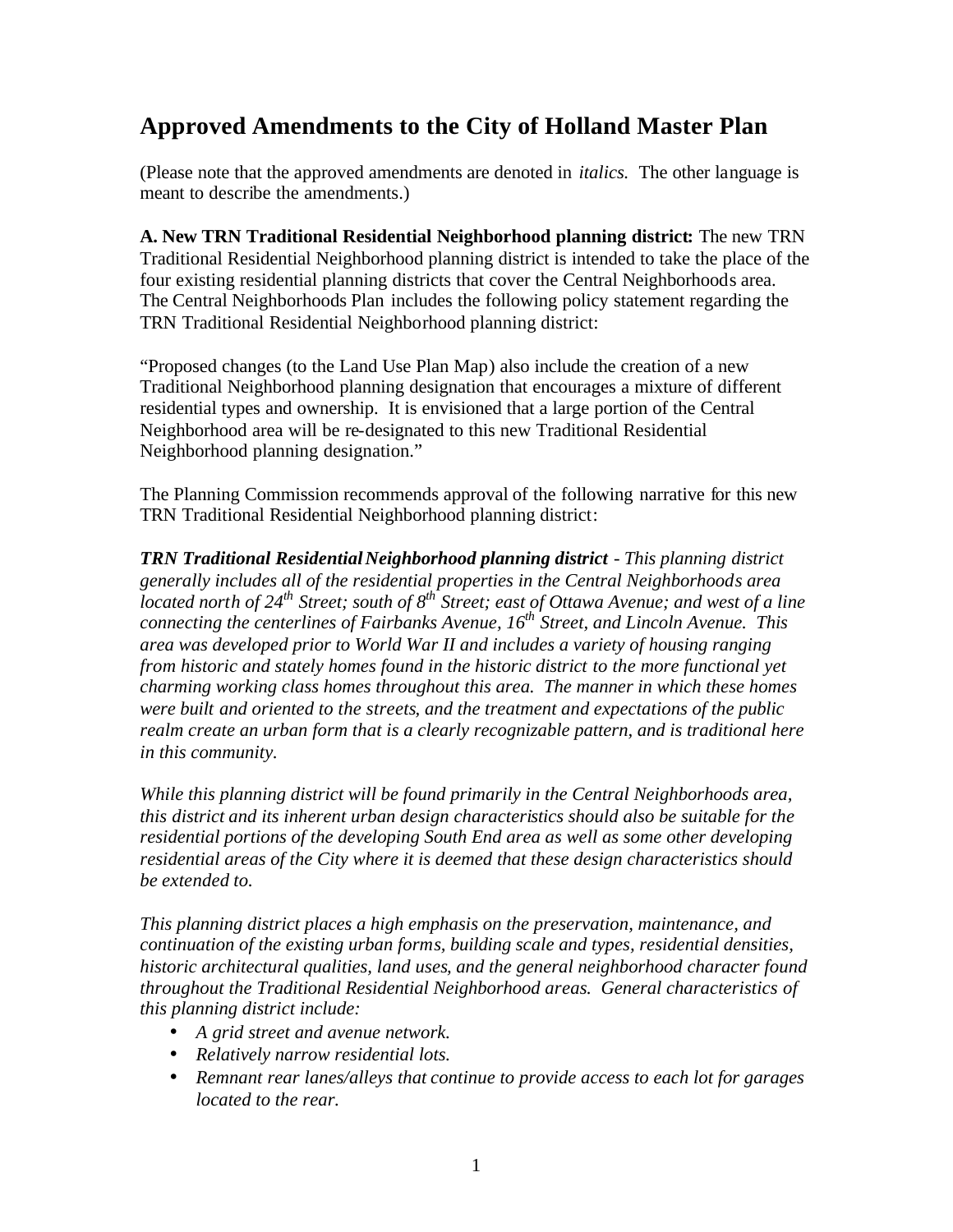- *Porch spaces (open and enclosed) on the public/street side of the homes that encourages interaction with one's neighbors and passersby.*
- *Private spaces in rear yard areas where one may retreat from the prevalence of public space in the neighborhood.*
- *Sidewalks in front of virtually every home and their connection to the extensive City-wide sidewalk system that allows safe walking to almost anywhere in the Central Neighborhoods and the City at large.*
- *A variety of residential building types ranging from single family detached homes to higher density apartments and condominiums in townhouse and compatible multi-family structures along with civic and institutional type buildings such as schools, libraries, and places of worship.*
- *Numerous park areas for active and passive recreational activities, social gatherings, and celebrations at the block, neighborhood, and community wide level.*
- And the integration or close proximity of neighborhood commercial centers to all *of the residences.*

*If/when the time arrives for the proper redevelopment of a lot, series of lots, or even a block, it is imperative that careful private and public planning occur prior to any redevelopment efforts to insure that the qualities and characteristics of this area as noted above are not compromised. To help insure that these Traditional Residential Neighborhood areas in whole and/or in part are preserved, maintained, and redeveloped in a proper manner, this plan district calls for the writing and adoption of a new Traditional Residential Neighborhood Zone District that would function as a better regulatory tool for the preservation, maintenance and redevelopment when need be of individual lots and even a series of lots, while the potential redevelopment of a larger number of lots may be better permitted through the PRD Planned Residential Development District.*

**B. New SPA Special Planning Area districts:** The new SPA Special Planning Area districts are intended to apply to areas where the Planning Commission has undertaken a special study, such as the Center of Centers Plan, and/or where existing and proposed buildings, land uses, and development plans are complex and possibly mixed use in nature, which belies the more typical land use categorization process.

These SPA districts will be noted on the Land Use Plan Map in a sequential numbered format with SPA 1 for the Holland Public Schools Administration and Community Education properties and SPA 2 for the Baker Furniture properties. People that are interested in SPA 1 could then refer to the Planning Commission approved "Center of Centers Plan" for specifics regarding the Holland Public School's Administration property so any subsequent use and/or redevelopment of that property would be done in conformance with the "Center of Centers Plan". The new SPA 2 district for the Baker Furniture property is included so the Planning Commission will be able to react much more quickly to a potential redevelopment plan for that property given the apparent plans to close down the Baker Furniture operation in the near future.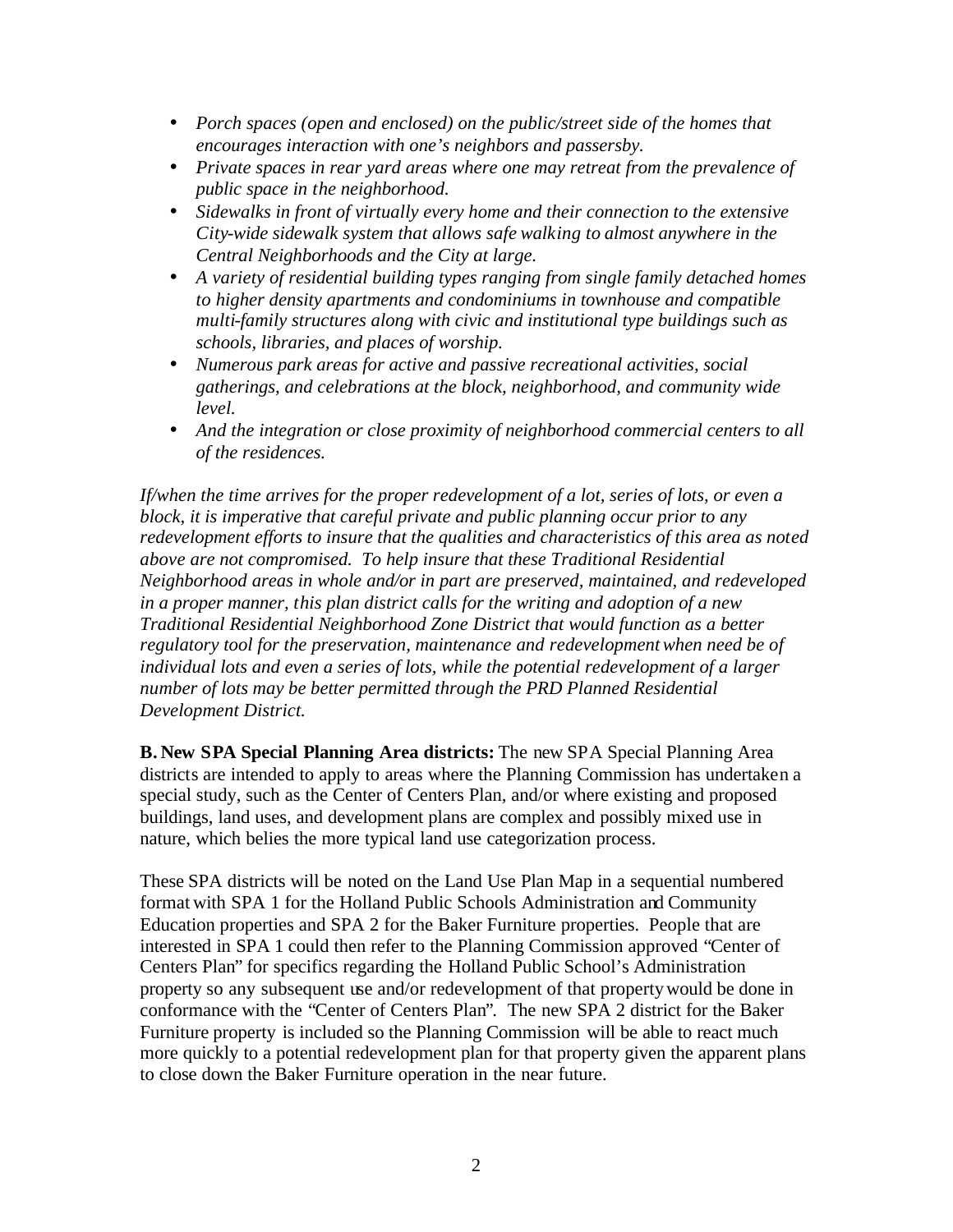The Planning Commission recommends approval of the following narrative for these new SPA Special Planning Area districts:

*SPA Special Planning Area districts- Special Planning Area districts are intended to apply to areas where the Planning Commission has undertaken a special study, such as the Center of Centers Plan, and/or where the existing and proposed buildings, land uses, and development plans are complex and mixed use in nature, which belies the more typical land use categorization process.*

*Special Planning Area districts shall be noted on the Land Use Plan Map in a sequential numbered format and shall direct interested readers to the correct plans and reference materials that will help them better understand the particulars of the special area so any subsequent uses and/or development of the properties will be done in conformance with said plans and reference materials.*

*Currently, there are two proposed SPA districts as follows:*

*1. SPA 1 for the Holland Public Schools Administration and Community Education properties located between 15th and 16th Streets and Pine and River Avenues. Any re-use or redevelopment plans for these properties that requires a rezoning and/or site/development plan approval shall be done in a manner that conforms to the "Center of Centers" Plan that was accepted by the Planning Commission on October 14, 2003.*

*2. SPA 2 for the Baker Furniture property located at 24th Street and Columbia Avenue. The parent corporation of Baker Furniture announced that operations will cease by the end of 2004 and presumably thereafter they will place the property and holdings up for sale. Baker Furniture has been operating and producing fine furniture at this location since the 1930's, and while this property and the wonderful old industrial buildings located thereon have a rich industrial history and story to tell, the property and buildings may be uniquely suited to a new life as a neighborhood mixed use center should the owner, the real estate market, and the City decide that there is more value to the owner, the neighborhood, and the larger community as a mixed use center, instead of maintaining the current industrial use.*

*This SPA 2 district shall then be interpreted on the land use policy level as providing for the existing and continued industrial use of this property, as well as a neighborhood mixed use center that may include a wide range of uses such as: residential apartments and condominiums; residential live/work units; commercial retail, office, and service uses including restaurants and places of public assemblage; and institutional uses such as a school, library, and place of worship.*

**C. Revision of the NC Neighborhood Commercial planning district narrative:** The Planning Commission recommends approval of the following revised narrative for the Neighborhood Commercial planning district: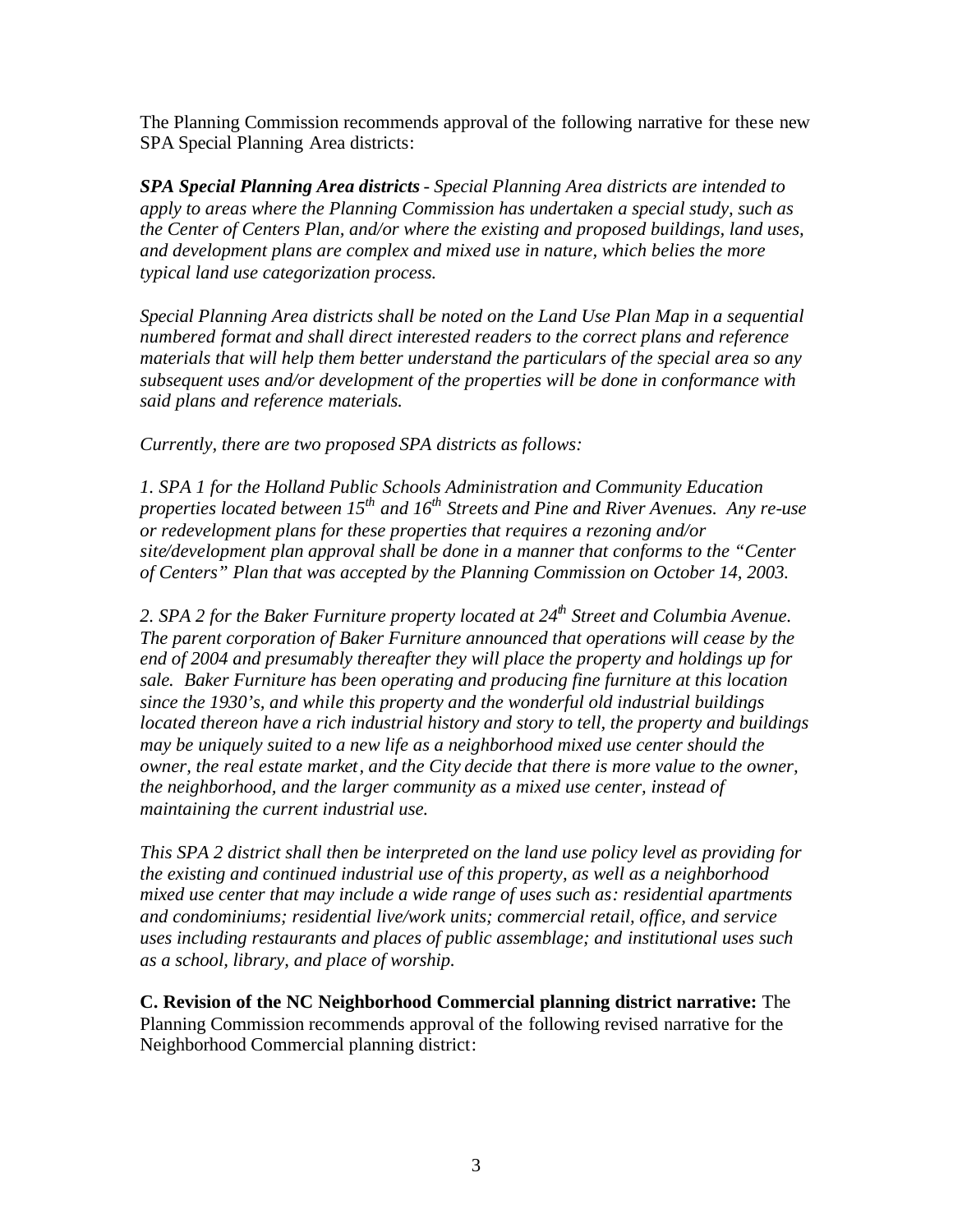*NC Neighborhood Commercial planning district - There are quite a few neighborhood commercial areas in the City, but most of them are located in the Central Neighborhoods area due to historical reasons associated with economics, transportation, and the level of technology available at the time of original development. While the role and place of these neighborhood commercial areas has changed over the years within the local economy, they do have the ability to add a tremendous level of value and quality of life to their surrounding residential areas. They also provide important business development and ownership opportunities for entrepreneurs and employment opportunities for residents of the surrounding neighborhoods and the larger community.*

*These neighborhood commercial areas are distinct from the larger highway and strip commercial centers in that they possess the following characteristics:*

- *They are compact and walkable with sidewalks in front of all buildings.*
- *The buildings are usually built "shoulder to shoulder" and are sited right up to the sidewalk creating a pleasing environment for walking, sitting, and gatherings.*
- *The areas are located in the middle of residential areas or along busier arterial streets at the entrance to residential neighborhoods, providing convenience for all types of shoppers, including the elderly and children.*
- *They have the ability to be the heart and soul of the surrounding neighborhood by providing a homegrown sense of identity.*
- *The storefronts are usually small and are owned and operated by locals that have the ability to cater to local/regional tastes when it comes to the provision of goods and services. There are no homogeneous corporately owned big box businesses in these neighborhood commercial settings.*
- *Mixed land uses are typically the norm for these areas with even many of the buildings having a mixture of uses, such as retail or offices on the ground floor with residential dwelling units being located above the commercial spaces.*

*Similar to the TRN Traditional Residential Neighborhood planning district, this planning district places a high emphasis on the continuation of the existing urban building forms found in these neighborhood commercial areas. These areas need to be nurtured by business owners, the residents of the surrounding neighborhood areas, and the public sector due to the fact that the national "big boxes" and franchise businesses on the highway strips have the economic wherewithal to make business life difficult for the small neighborhood based businesses, if the neighborhood businesses fail to capitalize on the characteristics noted above.*

*When the time arrives for the remodeling or redevelopment of a neighborhood commercial property, it is imperative that careful private and public planning occur prior to any remodeling or redevelopment efforts to insure that the qualities and characteristics of this area as noted above are not compromised. This plan calls for revisions to the C-1 Neighborhood Commercial Zone District to provide an even greater mixture of uses, such as allowing additional residential densities, and creating infill standards and guidelines for the redevelopment of properties.*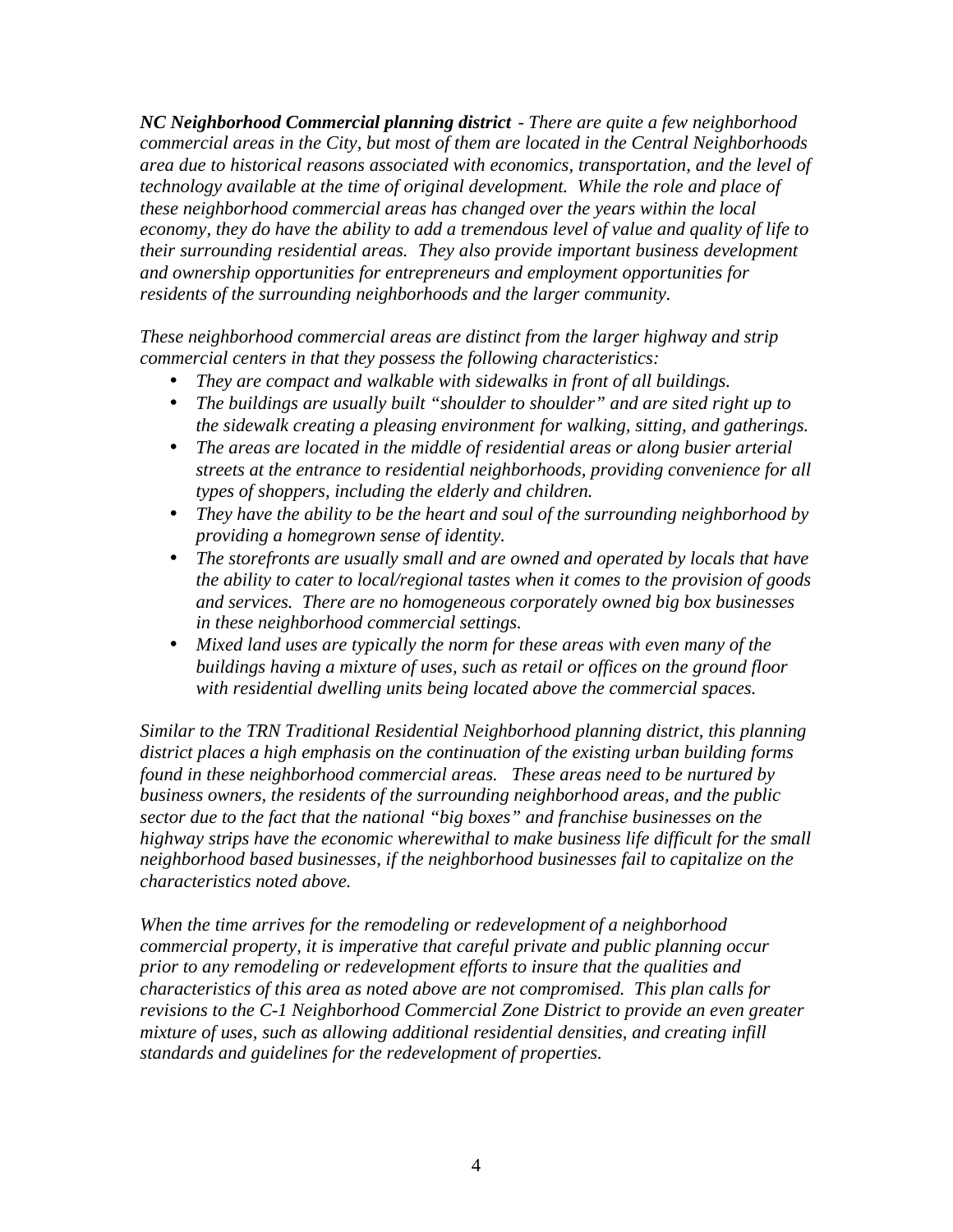**D. Revisions to the Central Neighborhoods Area of the Master Plan's Land Use Plan Map:** Proposed revisions to the Central Neighborhoods Area of the Land Use Plan Map include, but may not necessarily be limited to the following:

- Re-designate almost all of the existing residential planning designations in the central neighborhoods to the new **TRN Traditional Residential Neighborhood** planning designation.
- Expansion of some existing **NC Neighborhood Commercial** planning areas and the creation of new areas.
- Expansion of the **P Park** planning designation in the vicinity of Kollen Park Drive and 16<sup>th</sup> Street.
- Designate the Holland Public Schools Administration and old Community Education property in the vicinity of River Avenue and  $16<sup>th</sup>$  Street to the new **SPA 1** planning designation, and designate the Baker Furniture property in the vicinity of Lincoln Avenue and 24th Street to the new **SPA 2** planning designation.
- Other proposed revisions as noted on the Land Use Plan Map.

H:\MVanderP\WINWORD\STUDIES\Approved Master Plan Amendments August 2004.doc